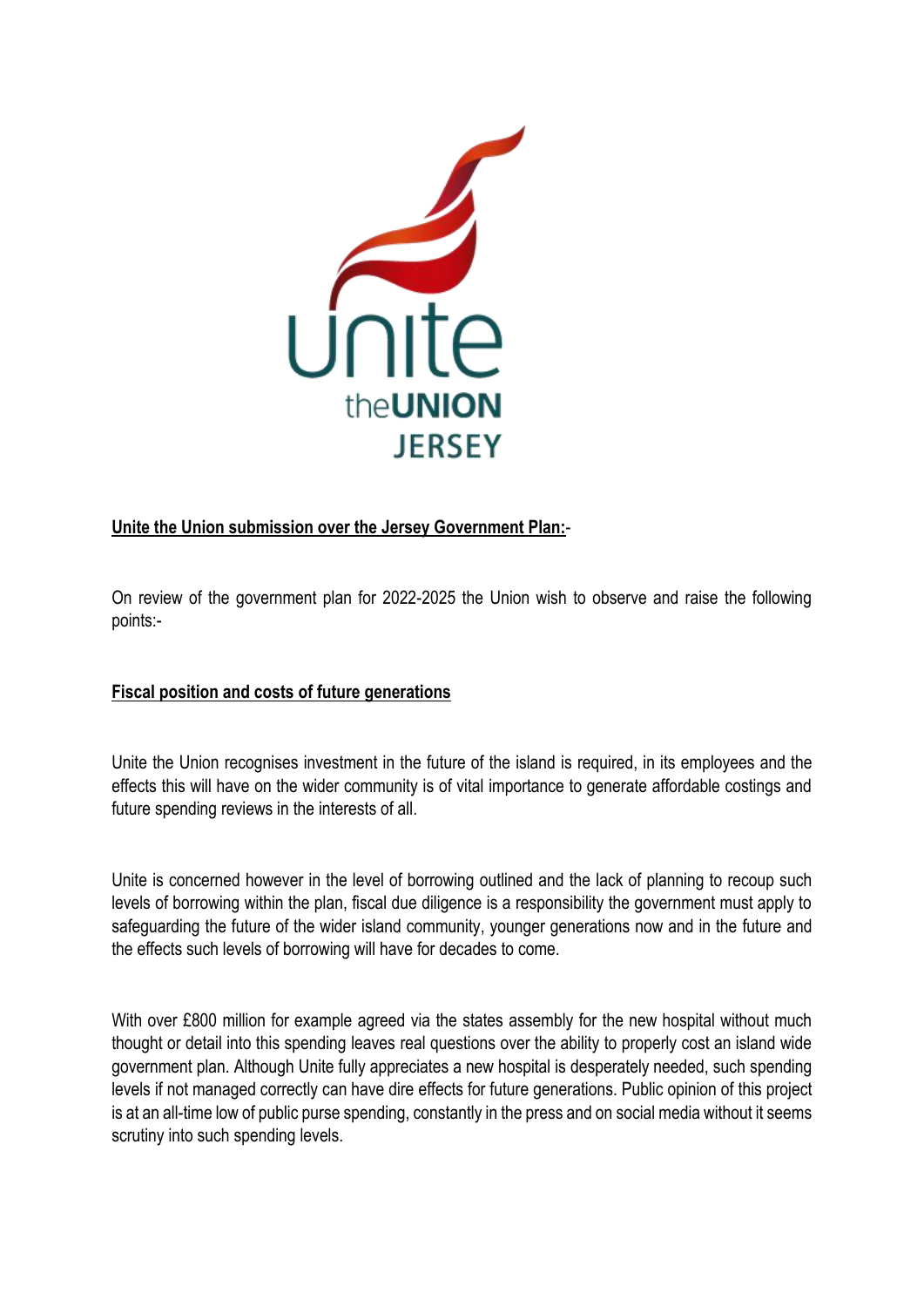We note stimulus funding is outlined however lacking in detail in how this will be directed, Unite asks for a breakdown of how this will focussed.

Public sector workers have recognised substandard pay awards and reportedly suffer inequality and gender pay gaps within the workplace and Unite asks what is being done to support its staff across all departments, invest in their futures and recruit and retain staff into crucial positions across government.

The implied efficiencies is always of concern to the Unions and no assurances or clear detail has been provided into what and how these efficiencies are to be gained or impact our membership without detriment to these government workers whom already feel undervalued in general, underpaid and cuts always seemingly directed at this group.

A new TOM process is to be launched at the local prison for example, Unite fear in such crucial roles where staff security and safety remains paramount this process should not detract from the ability of our membership to work in a safe environment for the sake of savings.

Unite will always promote a fair and transparent taxation structure ensuring business and financial sectors support in the prosperity and success of the island overall, with Jersey being a focus on the global scale to step up and align its taxation to minimum standards from businesses, Unite asks what is being proposed within taxation policy to alleviate the pressure from the public in these unprecedented times of a global pandemic. International tax reform without clear specifics means very little.

Suggested changes to the social security system is of concern of Unite and not of benefit as its implied to all groups.

### **Unite asks for improvement/commitment from government:-**

### **Jersey Employment Rights**

Within the proposed Government Plan 2022 to 2024 the following section appears in respect of a review of workers' employment rights:-

### *GP22-CSP4-3-04 Review of Workers' Employment Rights*

*We will provide funding to support to support a review of workers' rights and to provide a publicity campaign to employers and employees.*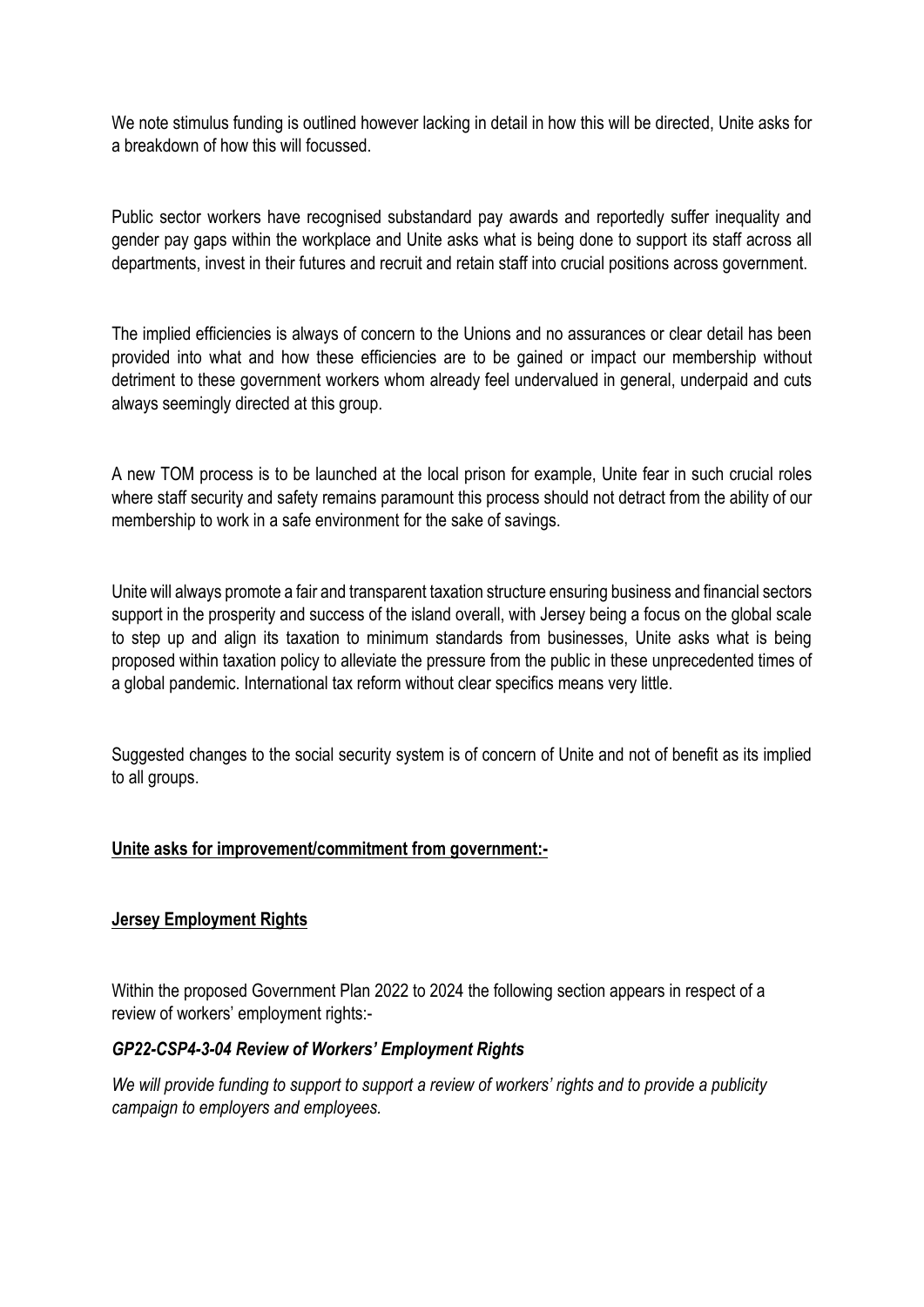*The review will make sure that our employment law protects workers in light of modern working practices, including the use of zero-hour contracts. The States Assembly (P.32/2021) agreed an allocation of funding in 2022.* 

*This project will benefit Islanders:* 

- *By making sure that workers are well protected in respect of modern employment practices*
- *By providing an inclusive and fair labour market*

*• By improving knowledge amongst businesses and workers of workers' rights under different types of contract*

**An inclusive and fair labour market –** Jersey has made significant and positive strides in the field of equality legislation in recent years; however there are areas where the Discrimination (Jersey) Law 2013 can be improved and meet the aim of a more inclusive and fair labour market. There are two key areas in which the Jersey legislation differs from the UK Equality Act, which is the protected characteristics of Marriage & Civil Partnership and Religion & Belief.

It is recognised that within the Discrimination (Jersey) Law 2013 that specific reference is made to less favourable treatment for someone in a civil partnership compared to someone married and vice versa, but it does not extend to Marriage & Civil Partnership being a standalone protected characteristic which is a gap in the legislation. Equally the omission of Religion & Belief as a protected characteristic creates a gap in the legislation and in supporting a tolerant society and one that promotes freedom of religion and belief, protection in a workplace context under the discrimination legislation is key.

As will be known, Guernsey also embarked on a full consultation process as to the introduction of equalities legislation and whilst this has been delayed due to Covid, it is expected to be introduced in full in 2022.

**By making sure that workers are well protected in respect of modern employment practices –** there are two notable omissions within Jersey employment legislation when considering protection for workers in respect of modern employment practices, TUPE & Whistleblowing.

There is no legislation in respect of the Transfer of Undertakings Protection of Employment in the same way as the UK and the EU. In the event of a transfer to a new legal entity, TUPE protects employment and contractual benefits, the provisions in place in Jersey currently are inadequate and do not address the increasing phenomenon of transfers, service provision changes etc.

The Whistleblowing legislation protects employees that make protected disclosures from detriment in the workplace. Currently the existing legislative framework has to be lent upon to protect workers in these circumstances; however this does not always fit the circumstances and is often inadequate. The lack of whistleblowing protection will dissuade workers from raising issues, concerns of wrongdoing etc.

Another area in terms of the lack of protection for workers is an issue that Unite have already corresponded with the Deputy Chief Minister on. This relates to the practice of employers incorporating in Jersey, then employing workers on Jersey contracts and then deploying those workers in jurisdictions outside of Jersey. Due to the drafting of the Employment (Jersey) Law 2003 at 101(1), it means that someone who is not wholly or mainly working in Jersey cannot seek recourse or remedy in an employment dispute through the Jersey Employment Tribunal process.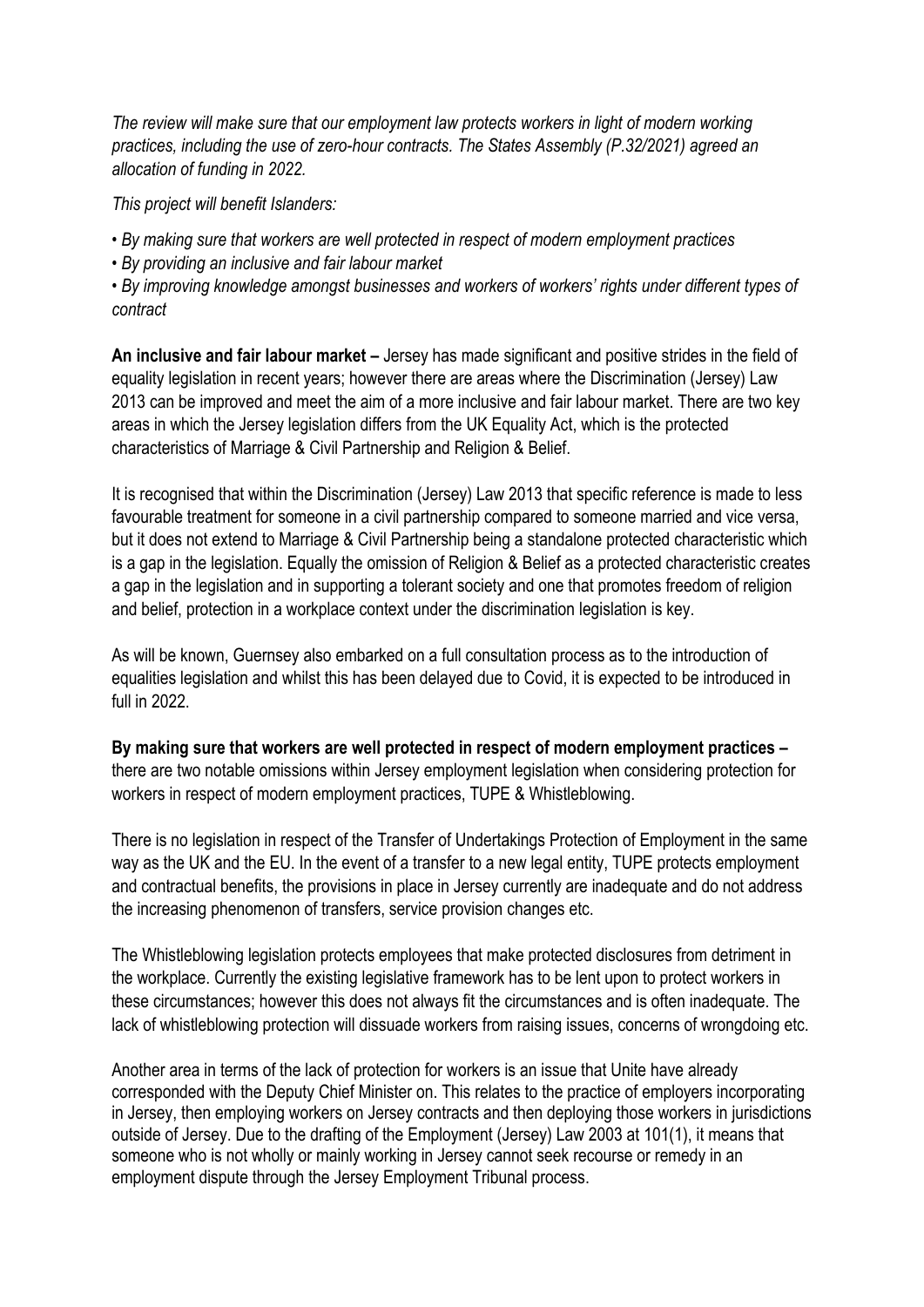**Insecure Employment –** further work can be undertaken in respect of the use and protection of workers on insecure contracts whether agency, fixed term or zero hours contracts. Significant work has been undertaken between Government and Unite in Ireland regarding the introduction of Banded Hours legislation that seeks to tackle the issues surrounding the use of zero hours contracts. In addition, negotiations are at advance stage between Unite and Government in Gibraltar regarding the introduction of a variant of the Banded Hours legislation which seeks to build upon the best parts of that legalisation.

## **Environmental, Climate and Carbon Commitments**

The future of our planet sits with this generation not the next, more can always be done to look inward and resolve island pollution, air quality and sustainable green energy assisting in the global targets. What are the long term commitments/targets from this government to not only reduce carbon footprints but support for employers to transition to a greener future and ways of producing.

What investment is committed into Hydrogen products/vehicles, grants or funding available to make these changes.

Tidal lagoons produce some of the most efficient energy and with Jersey having one of the largest tidal fall ranges without harnessing this lost energy is clearly of concern and a missed opportunity, what is the reasoning for this lack of investment utilised in many regions throughout the world with similar conditions.

The banning of single use plastic in packaging and the like and improving recycling must be of the highest priority and commitment, are there and clear targets being developed in respect of these

Unite is fully committed to supporting government and business's in the future of working towards a green future, a green now, and climate change is upon us a scientific fact no longer in question.

A carbon free world is the ideal, however Unite asks what support is being provided to business, transport and commercial sectors to make this bold transition over the term of the government plan and in what technologies are to be invested and what bodies set up to tackle an issue that needs action now.

# **Youth and community programs/policies**

**Young people**.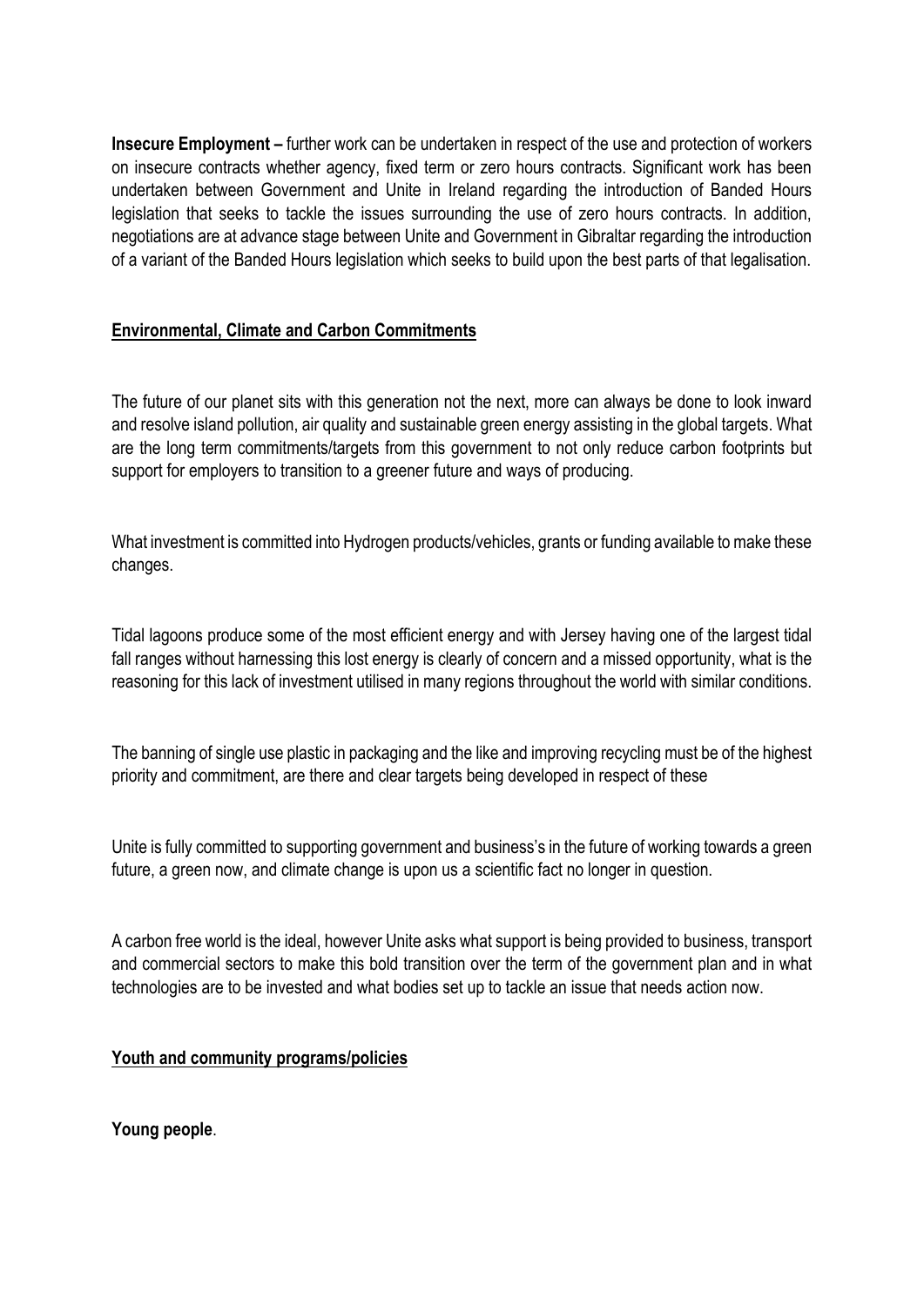With the youth of today being the future of the island Unite is concerned over the years of lack of investment in youth and community projects, initiatives and no clear strategy to retain local young talent and skills much needed within the islands employment sectors, Unite recognise some support has been budgeted here in apprenticeships, however much more can be done in support of the youth of the island.

### **Population policy**

The population is growing but little is being done recognising the inward migration and the need to outsource specific skill sets or jobs to non-island residents incurring huge addition costs. Housing again is an issue here with affordable housing extremely limited.

#### **Migration policy**

The policy which Unite presented a submission on earlier this year was then temporarily amended to assist business whom could not recruit during the islands busy summer season. With out of date restrictions Unite supports the freedom of movement enabling economies to thrive when external workers are needed without the restrictions implied in the policy.

### **Affordable housing**

With the housing crisis being heavily publicised across the island and seemingly daily from news reports to public outcry it seems very little is being done to control and prevent what can only be described as an immediate and critical concern. This effects everyone across the island including families employed within government to local people unable to make the transition to home ownership, young and older generations. Any economy has to look to resolve these issues and it seems very little is being done in regards to this, with ministers even talking down the issue at hand and very real for many Jersey residents, migrant workers and young people. House prices and rents are escalating out of control and without action Unite fears many workers will leave Jersey for jurisdictions they can better afford.

#### **Income inequality**

In line with the housing crisis and costs of living reports for Jersey, wages especially the inequality from the highest to lowest earners is a major concern for Unite. A living wage is needed to quantify against the costs on the island and although improvements to the min wage have been agreed from Jan 2022 this does not go far enough all things considered to support workers whom levels of working hours are greater than most if not all of the rest of European average just to survive living in Jersey, this is clearly not balanced nor fair and needing work to level up.

#### **Gender pay gap**

Unite ask what is being done into any gender pay gap issues present here in Jersey.